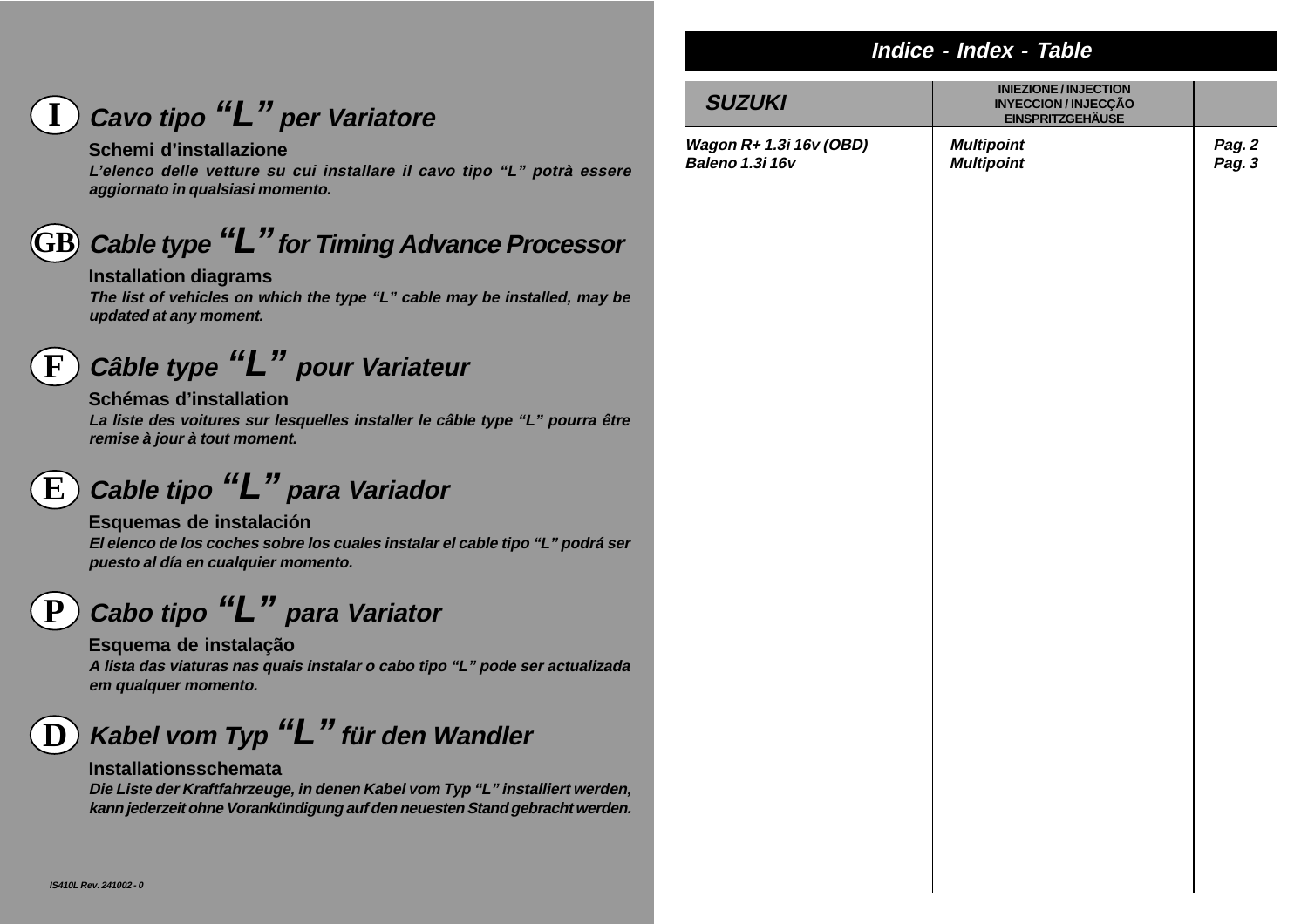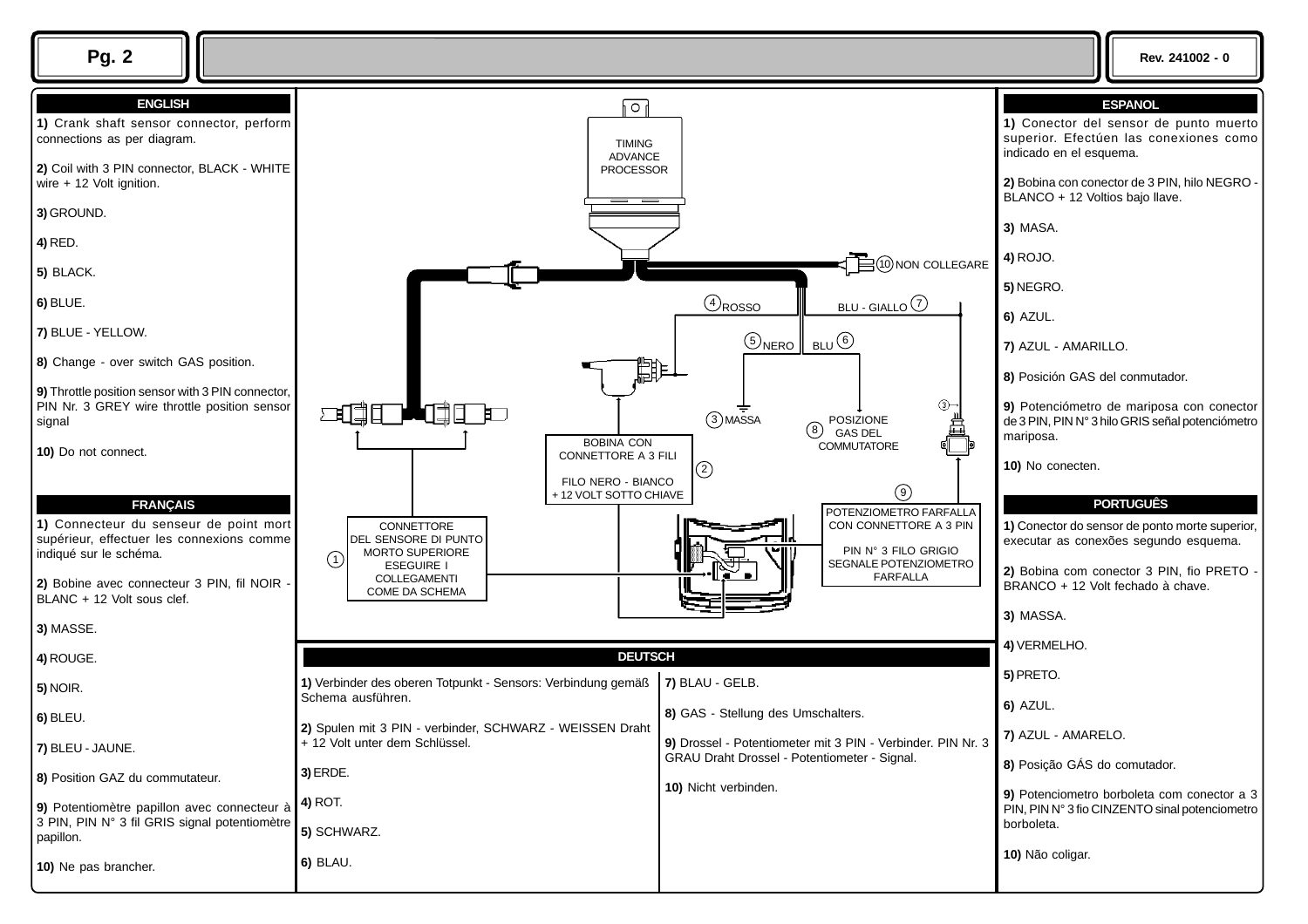**Rev. 241002 - 0 Pg. 3**